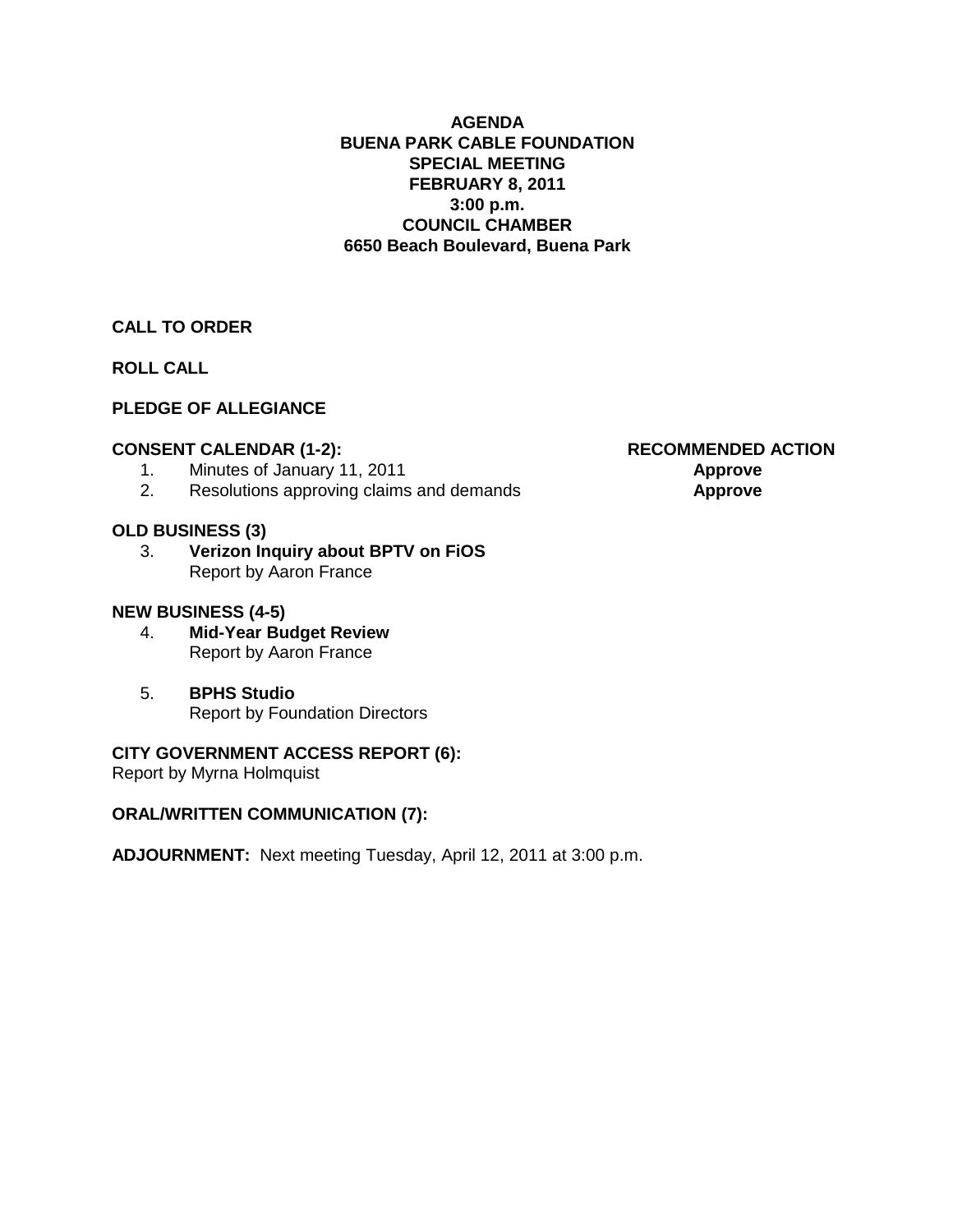#### **BUENA PARK CABLE FOUNDATION MINUTES OF MEETING January 11, 2011**

President Harbert called the Buena Park Cable Foundation Meeting of January 11, 2011 to order at 4:04 p.m. in the Council Chamber, 6650 Beach Boulevard, Buena Park, California.

#### **ROLL CALL:**

PRESENT: Bass, Berry, Dow, Harbert, Night, Oh, Smith, Swift ABSENT: Barnet

#### **ALSO PRESENT:**

Aaron France, Administrative Analyst; Myrna Holmquist, Communications and Marketing Manager; Steve Hunt, Director of Recreation, Parks, and Community Services; Dennis Varela, Accountant; and Alice Burnett, Secretary

#### **PLEDGE OF ALLEGIANCE**

Director Smith led the Pledge of Allegiance to the Flag.

#### **CONSENT CALENDAR (1-2)**

- **(1) Minutes of September 14, 2010**
- **(2) Registrar of Demands**

Motion: Night/Smith moved to approve items 1-2 on the consent calendar. Berry and Dow abstained.

MOTION CARRIED: That all actions recommended on the Consent Calendar be approved.

#### **NEW BUSINESS (3-4):**

#### **(3) Welcome new Foundation members**

Administrative Analyst Aaron France welcomed the new Directors. An updated directory will be distributed to the board and staff.

#### **(4) Election of Officers for 2011**

Motion: Night/Harbert moved the nomination of Director Berry as President Motion: Night/Swift moved the nomination of Director Bass as Vice-President Motion: Smith/Night moved the nomination of Director Swift as Treasurer Motion: Smith/Night moved the nomination of Director Oh as Secretary MOTION CARRIED.

**(5) City Government Access Report.** Myrna Holmquist reported the Adopt a Pet program will be on hiatus while Officer Denise Woodside is on maternity leave. Productions airing are latest City Council meeting, City Yard Groundbreaking, Inside Buena Park focusing on Excursions, and Crime Watch. Outside programming also running is a production on Stormdrains, and an OC Educational Production. Pre-production has started on the State of the City and Annual Elementary Art Show.

Ms. Holmquist reported the Scholarship applications were now available on the website and at public counters in city offices.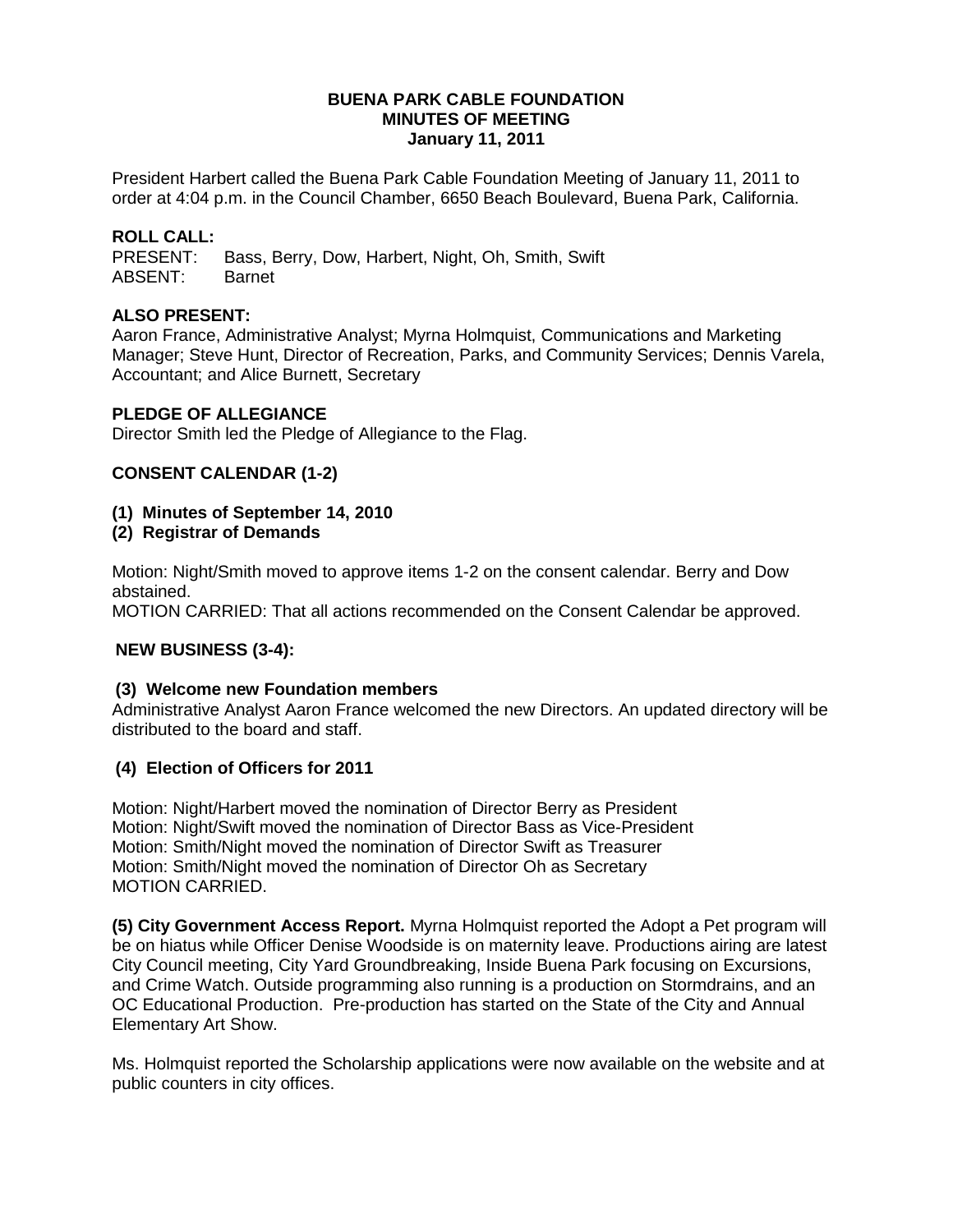#### BUENA PARK CABLE FOUNDATION January 11, 2011 PAGE TWO

#### **ORAL COMMUNICATION (6):**

Mr. France reported to the directors that the AT&T U-verse equipment approved for purchase and installation at the last meeting has been installed. BPTV is now being broadcast on AT&T U-verse. Director Night asked about the possibility of approaching Verizon FiOS. Mr. France reported that they have not approached Verizon because only a very small percentage of the city is serviced by Verizon.

Motion: Night/Berry moved to direct staff to contact Verizon regarding the possibility of adding BPTV to Verizon FiOS service. MOTION CARRIED.

Director Night asked for the Foundation to send a letter of concern to Director Grant offering the boards condolences on the illness of his son. Mr. France will prepare a letter for President Berry's signature.

#### **ADJOURNMENT:**

There being no further business, the meeting was adjourned at 4:21 p.m. to the next meeting on February 8, 2011 at 4:00 p.m.

#### **ATTEST:**

Alice Burnett, Secretary **Steve Berry, President** 

\_\_\_\_\_\_\_\_\_\_\_\_\_\_\_\_\_\_\_\_\_\_\_ \_\_\_\_\_\_\_\_\_\_\_\_\_\_\_\_\_\_\_\_\_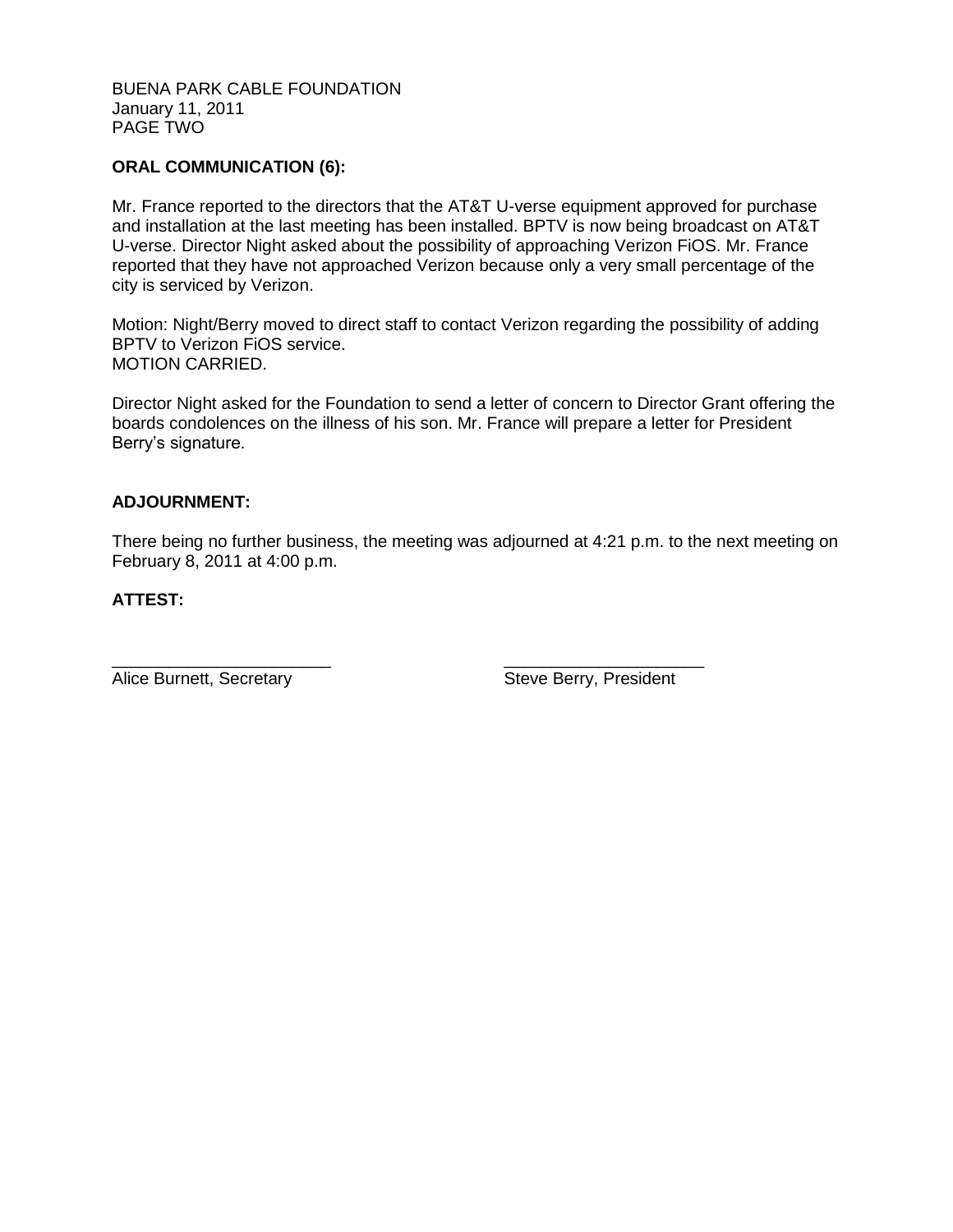### RESOLUTION NO BPF

RESOLUTION OF THE BUENA PARK FOUNDATION ALLOWING CERTAIN CLAIMS AND DEMANDS IN THE SUM OF \$222.40 DEMAND NO. 6038 AND 6040 VOIDED 6039

NOW, THEREFORE, THE BUENA PARK FOUNDATION DOES HEREBY RESOLVE, DETERMINE AND ORDER AS FOLLOWS:

SECTION 1: That in accordance with the by laws for the Buena Park Foundation, the Buena Park City Treasurer or his designated representative hereby certifies to the accuracy of the following demands and to the availability of funds for payment thereof.

Treasurer

SECTION 2: That claims and demands No's 6038, 6040 in the amount of \$222.40 have been audited as required by law and that the same are hereby allowed as set forth. Register date 01/06/11

Vendor **Description** Check # Amount

| <b>JANE CAMERON</b> | <b>CRIMEWATCH</b>               | 6040         | \$200.00 |
|---------------------|---------------------------------|--------------|----------|
|                     |                                 |              |          |
| TIME WARNER CABLE   | #844840240026539 8150 KNOTT AVE | 6038         | \$22.40  |
|                     | <b>CABLE SERVICE</b>            |              |          |
|                     |                                 | <b>TOTAL</b> | \$222.40 |

 $\bar{\chi}$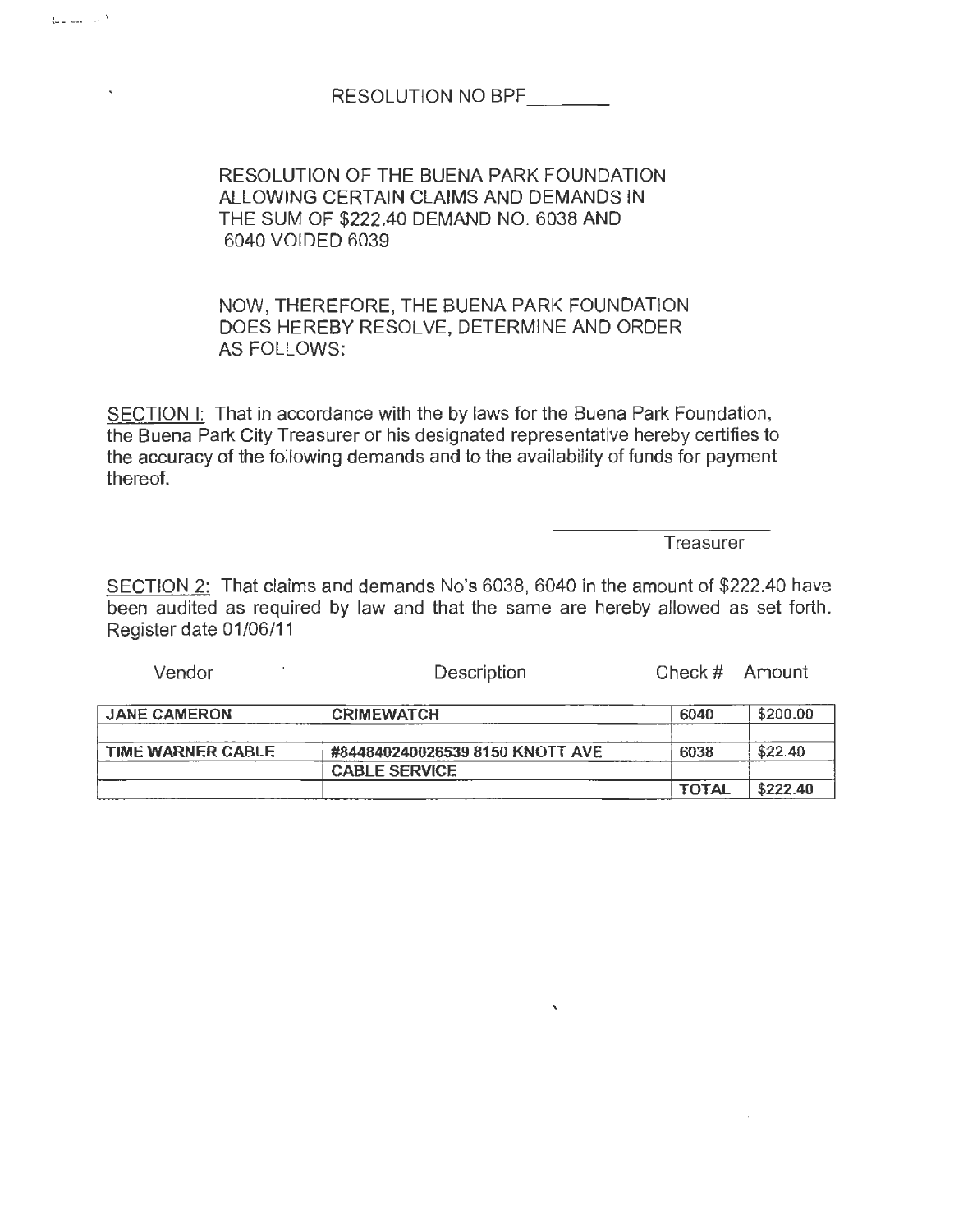RESOLUTION NO BPF

~· ---~-- . '

RESOLUTION OF THE BUENA PARK FOUNDATION ALLOWING CERTAIN CLAIMS AND DEMANDS IN THE SUM OF \$3,120.00 DEMAND NO. 6041 THROUGH 6045

NOW, THEREFORE, THE BUENA PARK FOUNDATION DOES HEREBY RESOLVE, DETERMINE AND ORDER AS FOLLOWS:

SECTION I: That in accordance with the by laws for the Buena Park Foundation, the Buena Park City Treasurer or his designated representative hereby certifies to the accuracy of the following demands and to the availability of funds for payment thereof.

**Treasurer** 

SECTION 2: That claims and demands No's 6041 through 6045 in the amount of \$3,120.00 have been audited as required by law and that the same are hereby allowed as set forth. Register date 01/20/11

| Vendor                   | Description                    | Check $#$    | <b>Amount</b> |  |
|--------------------------|--------------------------------|--------------|---------------|--|
| <b>CLOUD PRODUCTIONS</b> | <b>CRIMEWATCH</b>              |              |               |  |
|                          |                                | 6041         | \$700.00      |  |
|                          | <b>CRIMEWATCH</b>              | 6041         | \$700.00      |  |
|                          | <b>REC CTR GROUND BREAKING</b> | 6041         | \$350.00      |  |
|                          | <b>3 HRS. CITY COUNCIL MTG</b> | 6041         | \$120.00      |  |
|                          | ON LINE REGISTRATION           | 6041         | \$850.00      |  |
|                          |                                |              |               |  |
| <b>JAMES BASS</b>        | BP FOUNDATION MGT 01/11/11     | 6042         | \$100.00      |  |
|                          |                                |              |               |  |
| <b>DON HARBERT</b>       | BP FOUNDATION MGT 01/11/11     | 6043         | \$100.00      |  |
|                          |                                |              |               |  |
| <b>MILLER OH</b>         | BP FOUNDATION MGT 01/11/11     | 6044         | \$100.00      |  |
|                          |                                |              |               |  |
| <b>FRED SMITH</b>        | BP FOUNDATION MTG 01/11/11     | 6045         | \$100.00      |  |
|                          |                                |              |               |  |
|                          |                                | <b>TOTAL</b> | \$3,120.00    |  |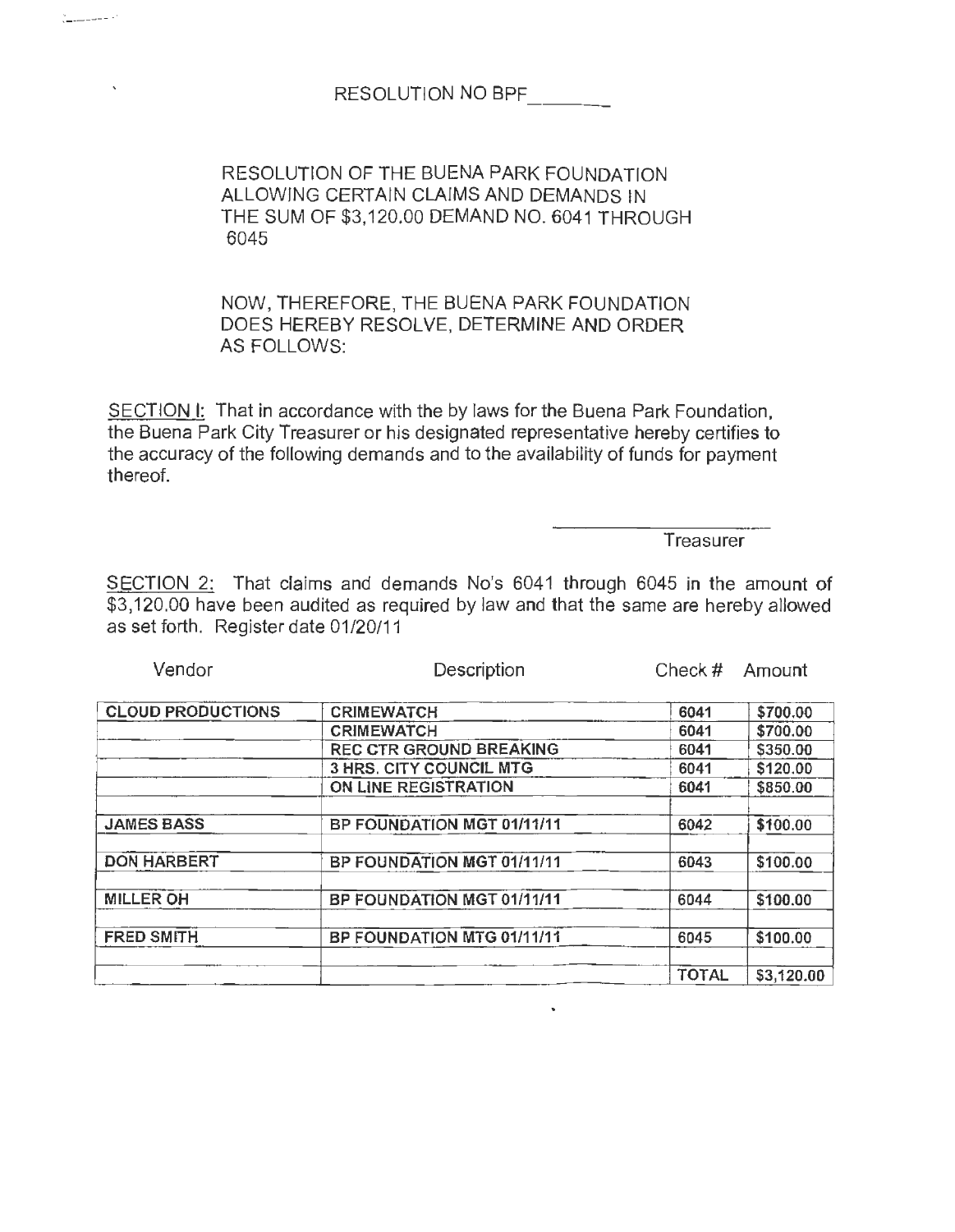| <b>RESOLUTION NO BPF</b> |  |
|--------------------------|--|
|                          |  |

RESOLUTION OF THE BUENA PARK FOUNDATION ALLOWING CERTAIN CLAIMS AND DEMANDS IN THE SUM OF \$382.30 DEMAND NOS. 6046 THROUGH 6047

NOW, THEREFORE, THE BUENA PARK FOUNDATION DOES HEREBY RESOLVE, DETERMINE AND ORDER AS FOLLOWS:

SECTION I: That in accordance with the by laws for the Buena Park Foundation, the Buena Park City Treasurer or his designated representative hereby certifies to the accuracy of the following demands and to the availability of funds for payment thereof.

**Treasurer** 

SECTION 2: That claims and demands No's 6046 through 6047 in the amount of \$382.30 have been audited as required by law and that the same are hereby allowed as set forth. Register date 01/31/11

| Vendor                      | Description                                                             | Check $#$    | Amount   |  |
|-----------------------------|-------------------------------------------------------------------------|--------------|----------|--|
| PACIFIC VIDEO PRODUCTS INC. | <b>RENT CAMCORDER, MINI-DV</b>                                          | 6046         | \$228.38 |  |
| <b>CITY OF BUENA PARK</b>   | <b>REIMB CITY FOR PAYMENT TO</b><br><b>RICHARD WATSON &amp; GERSHON</b> | 6047         | \$136.00 |  |
|                             | <b>REIMB CITY FOR CREDIT CARD</b>                                       | 6047         | \$17.92  |  |
|                             | <b>PAYMENT FOR CARD READER</b>                                          |              |          |  |
|                             |                                                                         | <b>TOTAL</b> | \$382.30 |  |
|                             |                                                                         |              |          |  |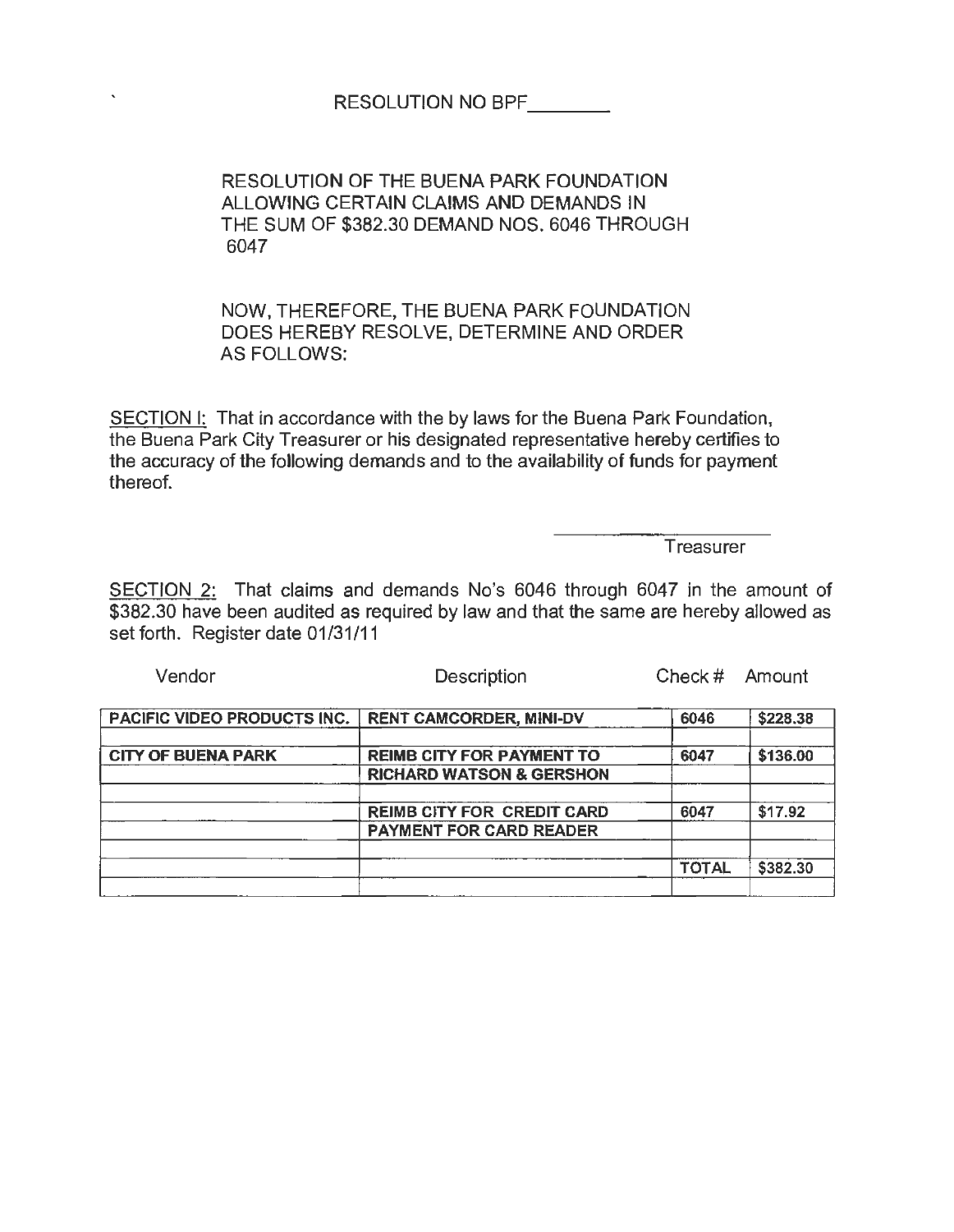#### **BUENA PARK FOUNDATION Balance Sheet For the Period Ending January 31, 2011**

#### **ASSETS**

| Cash<br>Accounts Receivable<br>Interest Receivable<br><b>Fixed Assets</b> |           | 36,154.25<br>28,222.83 |
|---------------------------------------------------------------------------|-----------|------------------------|
| <b>Total Assets</b>                                                       |           | 64,377.08              |
| <b>LIABILITIES AND FUND EQUITY</b>                                        |           |                        |
| <b>Accounts Payable</b>                                                   |           | \$<br>0.00             |
| <b>Total Liabilities</b>                                                  |           | 0.00                   |
| <b>Investment in Fixed Assets</b><br><b>Fund Balance</b><br>Reserved      |           | 28,222.83              |
| Unreserved<br><b>Total Fund Balance</b>                                   | 36,154.25 | 36,154.25              |
| <b>Total Fund Equity</b>                                                  |           | 64,377.08              |
| <b>Total Liabilities and Fund Equity</b>                                  |           | \$<br>64,377.08        |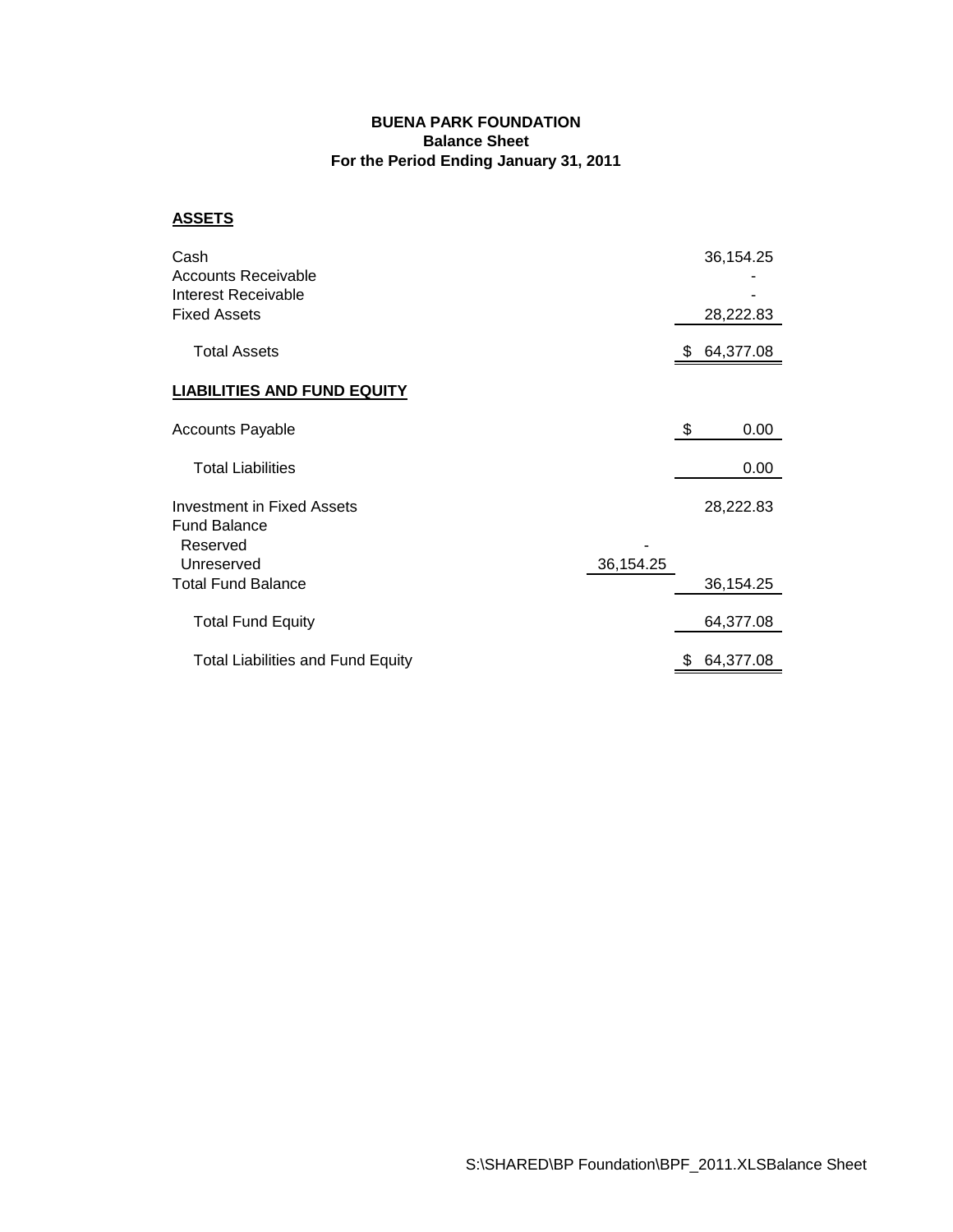#### **BUENA PARK FOUNDATION Income Statement January 31, 2011**

|                 |                                         | <b>Current Year</b> |               |    |                  |                   | <b>Prior Year</b>         |              |
|-----------------|-----------------------------------------|---------------------|---------------|----|------------------|-------------------|---------------------------|--------------|
|                 |                                         | Variance-<br>Actual |               |    | Actual           |                   |                           |              |
|                 |                                         |                     |               |    | Period Ending    | Favorable         | Period Ending             |              |
|                 |                                         |                     | <b>Budget</b> |    | January 31, 2011 | (Unfavorable)     | June 30, 2010             |              |
|                 |                                         |                     |               |    |                  |                   |                           |              |
| <b>REVENUES</b> |                                         |                     |               |    |                  |                   |                           |              |
|                 | 3410 Investment Income                  | \$                  | 150.00        | \$ | 30.04            | \$<br>(119.96)    | \$                        | 155.53       |
|                 | 3900 Miscellaneous Revenue              |                     |               |    |                  |                   |                           |              |
|                 | 3951 Contribution from Time Warner/AT&T |                     | 81,000.00     |    | 22,906.43        | (58,093.57)       |                           | 85,236.13    |
|                 | <b>Total Revenues</b>                   | \$                  | 81,150.00     | \$ | 22,936.47        | \$ (58, 213.53)   | $\boldsymbol{\mathsf{S}}$ | 85,391.66    |
|                 |                                         |                     |               |    |                  |                   |                           |              |
|                 | <b>EXPENDITURES</b>                     |                     |               |    |                  |                   |                           |              |
|                 | 5214 Taxes and Fees                     |                     | 100.00        |    | 58.00            | 42.00             |                           | 40.00        |
|                 | 5219 Time Warner Video Services         |                     | 1,200.00      |    | 429.18           | 770.82            |                           |              |
|                 | 5220 Government Access/City             |                     | 70,890.00     |    | 38,016.72        | 32,873.28         |                           | 69,384.85    |
|                 | 5221 Government Access/Council          |                     | 7,200.00      |    | 2,720.00         | 4,480.00          |                           | 7,795.00     |
|                 | 5223 Ministerial Series                 |                     | 1,000.00      |    |                  | 1,000.00          |                           | 2,200.00     |
|                 | 5225 Member Salaries                    |                     | 5,400.00      |    | 900.00           | 4,500.00          |                           |              |
|                 | 5227 Miscellaneous Expenses             |                     | 500.00        |    | 246.30           | 253.70            |                           | 211.51       |
|                 | 5230 Scholarships                       |                     | 5,000.00      |    |                  | 5,000.00          |                           | 4,995.00     |
|                 | 5240 Professional Services              |                     | 1,600.00      |    | 836.00           | 764.00            |                           | 1,568.00     |
|                 | 5245 Accounting/Staff Services          |                     | 13,000.00     |    |                  | 13,000.00         |                           | 6,000.00     |
|                 | 5250 Equipment Maintenance              |                     | 2,000.00      |    |                  | 2,000.00          |                           | 1,148.00     |
|                 | 5410 Stationery/Supplies                |                     | 250.00        |    | 99.41            | 150.59            |                           | 163.73       |
|                 | 5411 Printing                           |                     | 150.00        |    |                  | 150.00            |                           |              |
|                 | 5420 Books/Dues/Subscriptions           |                     | 200.00        |    | 125.00           | 75.00             |                           | 115.00       |
|                 | 5430 Postage                            |                     | 100.00        |    | 19.47            | 80.53             |                           | 88.00        |
|                 | 5840 Capital Outlay                     |                     | 2,000.00      |    | 777.53           | 1,222.47          |                           | 9,535.11     |
|                 | <b>Total Expenditures</b>               |                     | 110,590.00    |    | 44,227.61        | 66,362.39         |                           | 103,244.20   |
|                 |                                         |                     |               |    |                  |                   |                           |              |
|                 | Revenues Over (Under) Expenditures      |                     | (29, 440.00)  |    | (21, 291.14)     | (8, 148.86)       |                           | (17, 852.54) |
|                 | Fund Balance, Beginning of Period       |                     | 57,445.39     |    | 57,445.39        |                   |                           | 75,297.93    |
|                 | Fund Balance, End of Period             | \$                  | 28,005.39     | \$ | 36,154.25        | \$<br>(8, 148.86) |                           | 57,445.39    |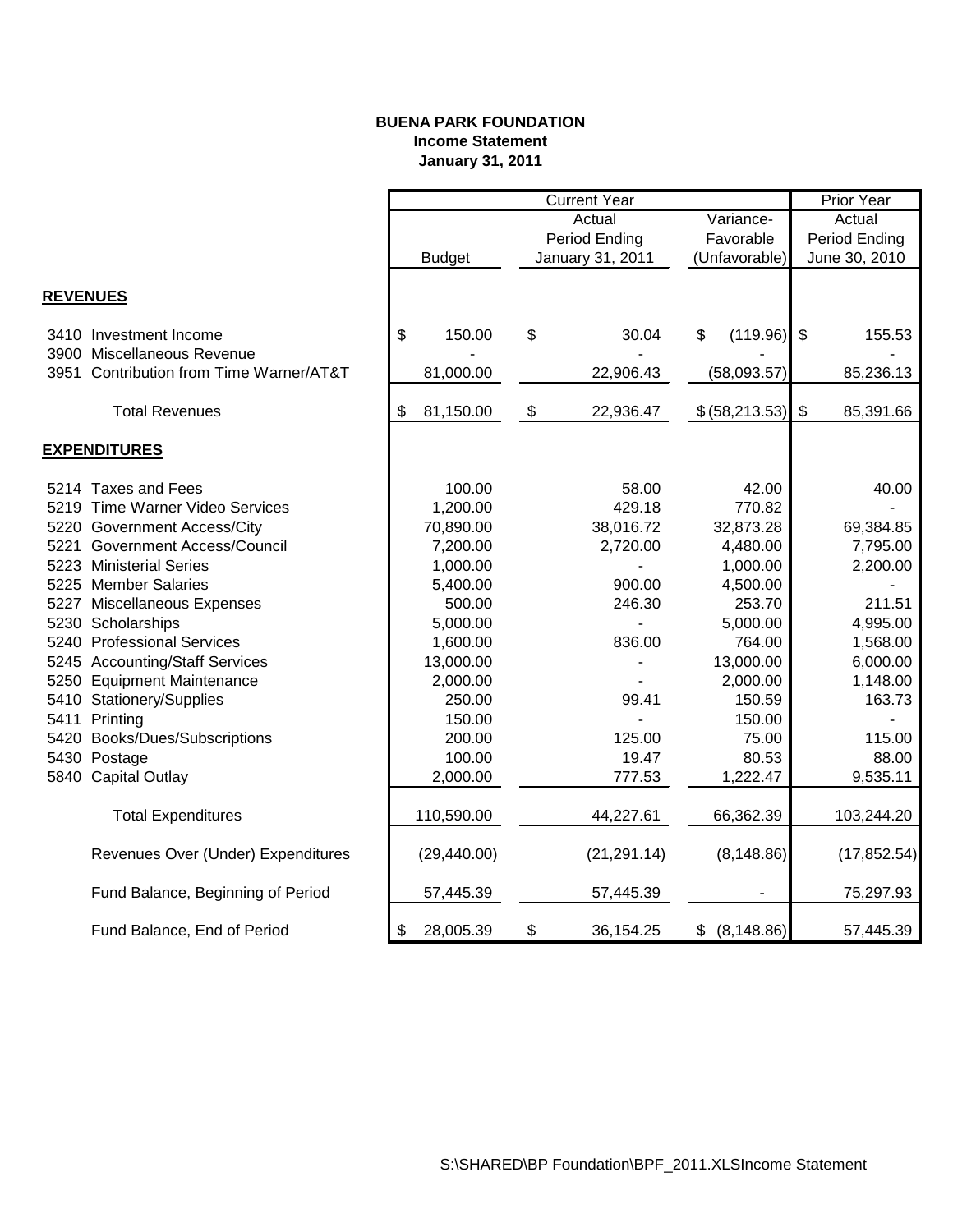#### **BUENA PARK FOUNDATION Statement of Expenditures For the Period Ending January 31, 2011**

|                                  | 2010/2011                |                 |                |          |  |
|----------------------------------|--------------------------|-----------------|----------------|----------|--|
|                                  | Adopted<br><b>Budget</b> | Expenditures    | <b>Balance</b> | Expended |  |
| <b>ADMINISTRATIVE</b>            |                          |                 |                |          |  |
| <b>Member Salaries</b>           | \$<br>5,400.00           | 900.00<br>\$    | \$<br>4,500.00 | 16.67%   |  |
| Time Warner Video Services       | \$<br>1,200.00           | \$<br>429.18    | \$<br>770.82   | 35.77%   |  |
| <b>Taxes and Fees</b>            | 100.00                   | 58.00           | 42.00          | 58.00%   |  |
| Stationery/Supplies              | 250.00                   | 99.41           | 150.59         | 39.76%   |  |
| Books/Dues/Subscriptions         | 200.00                   | 125.00          | 75.00          | 62.50%   |  |
| Postage                          | 100.00                   | 19.47           | 80.53          | 19.47%   |  |
| Printing                         | 150.00                   |                 | 150.00         | 0.00%    |  |
| Scholarships                     | 5,000.00                 |                 | 5,000.00       | 0.00%    |  |
| <b>Professional Services</b>     | 1,600.00                 | 836.00          | 764.00         | 52.25%   |  |
| <b>Accounting/Staff Services</b> | 13,000.00                |                 | 13,000.00      | 0.00%    |  |
| <b>Equipment Maintenance</b>     | 2,000.00                 |                 | 2,000.00       | 0.00%    |  |
| <b>Capital Outlay</b>            | 2,000.00                 | 777.53          | 1,222.47       | 38.88%   |  |
| <b>Total Administrative</b>      | 31,000.00                | 3,244.59        | 27,755.41      | 10.47%   |  |
| <b>PROGRAMMING</b>               |                          |                 |                |          |  |
| Government Access Channel 3, 95  |                          |                 |                |          |  |
| City of Buena Park               | 70,890.00                | 38,016.72       | 32,873.28      | 53.63%   |  |
| <b>City Council Meetings</b>     | 7,200.00                 | 2,720.00        | 4,480.00       | 37.78%   |  |
| <b>Ministerial Series</b>        | 1,000.00                 |                 | 1,000.00       | 0.00%    |  |
| Miscellaneous Expenditures       | 500.00                   | 246.30          | 253.70         | 49.26%   |  |
| <b>Total Programming</b>         | 79,590.00                | 40,983.02       | 38,606.98      | 51.49%   |  |
| <b>TOTAL EXPENDITURES</b>        | \$110,590.00             | 44,227.61<br>\$ | 66,362.39      | 39.99%   |  |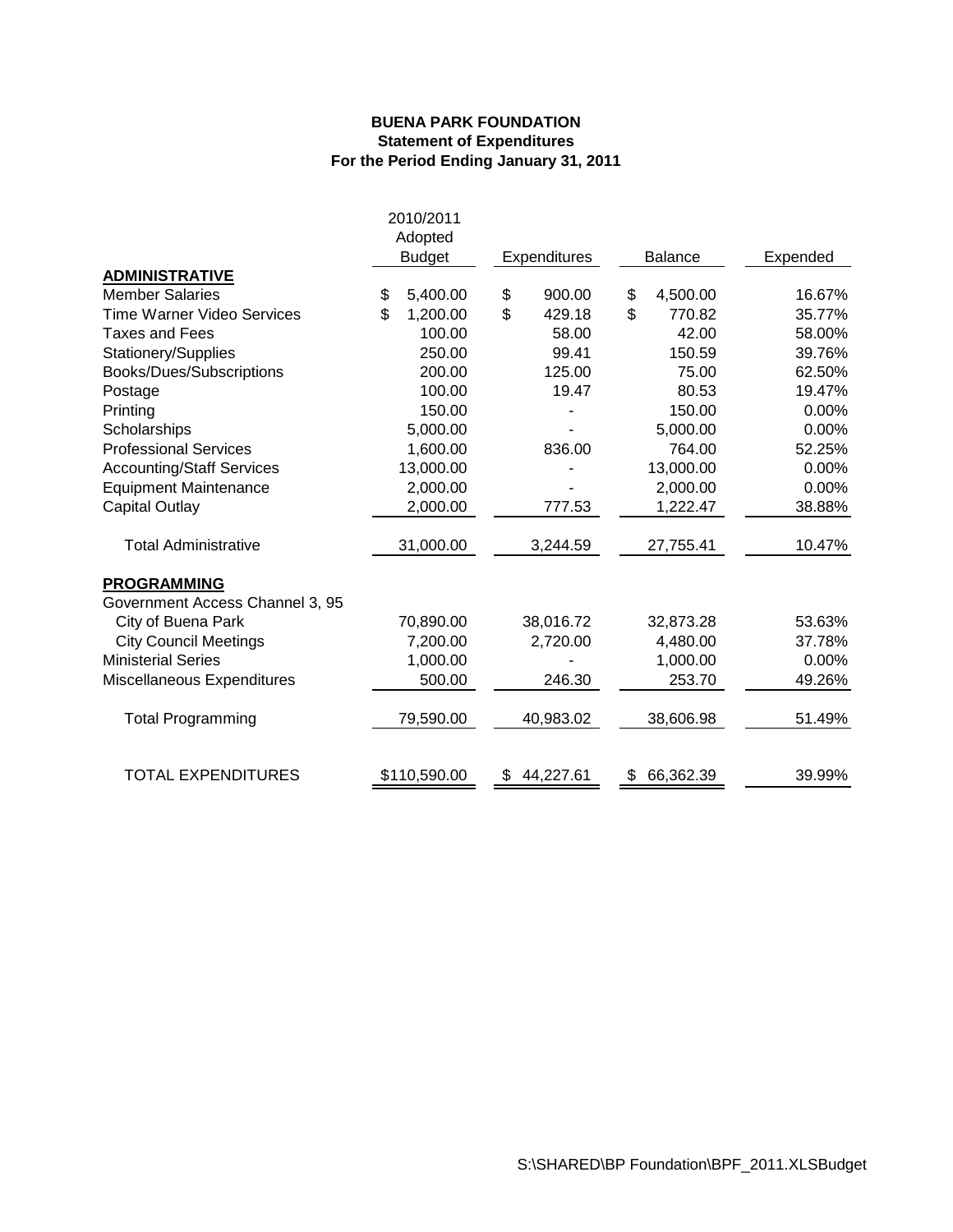# BP CABLE FOUNDATION BUDGET

|                                                              | Actuals   |           | Mid Year  |
|--------------------------------------------------------------|-----------|-----------|-----------|
| <b>Administrative Budget</b>                                 | FY 09-10  | FY 10-11  | FY 10-11  |
| Insurance/Bonding (Equip Coverage/Public Official Liability) | 0         | 0         |           |
| Taxes & Fees (Non-Profit Filing Fees)                        | 40        | 100       | 100       |
| <b>Stationary &amp; Supplies</b>                             | 164       | 250       | 250       |
| Books, Dues & Subscriptions                                  | 115       | 200       | 200       |
| Postage                                                      | 88        | 100       | 100       |
| Printing                                                     | 0         | 150       | 150       |
| Scholarship Program                                          | 4,995     | 5,000     | 5,000     |
| Professional Services (Audit of Financial Records)           | 1,568     | 1,600     | 1,600     |
| <b>Accounting/Staff Services</b>                             | 6,000     | 13,000    | 13,000    |
| <b>Director Stipends</b>                                     |           | 5,400     | 5,400     |
| Time Warner Video Services                                   |           | 1,200     | 1,200     |
| <b>Equipment Maintenance</b>                                 | 1,148     | 2,000     | 2,000     |
| Capital Outlay (One-Time Playback Equip Purchase)            | 9,535     | 2,000     | 2,000     |
| <b>Total Administrative Budget</b>                           | \$23,653  | \$31,000  | \$31,000  |
| <b>Programming Budget</b>                                    |           |           |           |
| Govt Access BPTV Ch 3 (Production Budget on Page 2)          | \$69,385  | \$70,890  | \$70,890  |
| Council Meetings (24 mtgs/year; 2 staff @ \$40/hr for 2 hrs) | 7,795     | 7,200     | 7,200     |
| <b>Ministerial Series</b>                                    | 2,200     | 1,000     | 1,000     |
| Miscellaneous Expenditures                                   | 212       | 500       | 500       |
| <b>Total Programming Budget</b>                              | \$79,592  | \$79,590  | \$79,590  |
| <b>TOTAL BUDGET</b>                                          | \$103,245 | \$110,590 | \$110,590 |